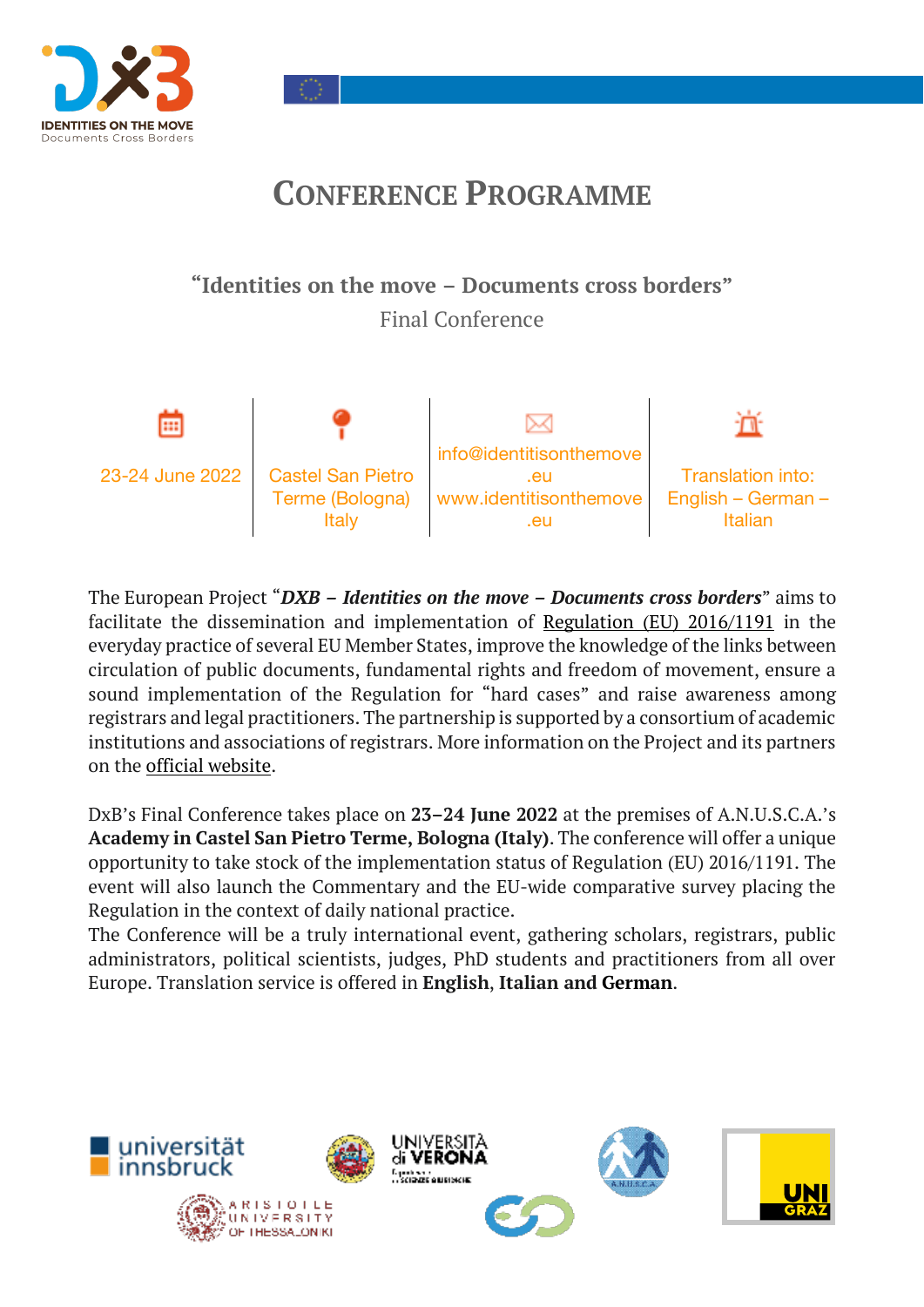## **CONFERENCE PROGRAMME (SUBJECT TO CHANGE)**

## **Thursday 23 June 2022**

| 13:30 | Registration                                                                                                                                                                                                                                                                                                                  |                                                                                                                                                                                                                                                  |
|-------|-------------------------------------------------------------------------------------------------------------------------------------------------------------------------------------------------------------------------------------------------------------------------------------------------------------------------------|--------------------------------------------------------------------------------------------------------------------------------------------------------------------------------------------------------------------------------------------------|
| 14.00 | <b>WELCOME SPEECH</b><br>by Laura Calafà, Scientific supervisor of the Project, University of Verona, and<br>Paride Gullini, ANUSCA                                                                                                                                                                                           |                                                                                                                                                                                                                                                  |
| 14.30 | National hurdles in implementing the Regulation $-$ A focus from the<br><b>Project's EU-wide comparative survey</b><br><b>Introduction by Paul Patreider, formerly University of Graz</b><br><b>Publication presentation by Alexander Schuster, University of Graz</b><br><b>Chair: Gregor Christandl, University of Graz</b> |                                                                                                                                                                                                                                                  |
| 15.30 | <b>KEY-NOTE SPEECH</b><br>by Maria Caterina Baruffi, University of Bergamo<br>The circulation of personal and family status in the EU: the role of public documents<br><i>Chair</i> : Lina Papadopoulou, University of Thessaloniki                                                                                           |                                                                                                                                                                                                                                                  |
| 16.15 | $\sim$ $\sim$ Coffee break $\sim$ $\sim$                                                                                                                                                                                                                                                                                      |                                                                                                                                                                                                                                                  |
| 16.45 | <b>PARALLEL SESSION (A)</b><br><b>PARALLEL SESSION (B)</b>                                                                                                                                                                                                                                                                    |                                                                                                                                                                                                                                                  |
|       | THE CONCEPT OF IDENTITY ACROSS TIME,<br><b>CASE-LAW AND THE REGULATION</b><br>Chair: TBA<br>Plenary room<br>Languages available: EN, IT, DE                                                                                                                                                                                   | THE CIRCULATION OF THE STATUS OF<br>MINOR CHILDREN ACROSS EUROPE'S<br><b>BORDERS: INTERSECTION BETWEEN EU</b><br>LAW AND INTERNATIONAL PRIVATE LAW<br>Self-moderated panel<br>Sala Cielo (break-out room)<br>Languages available: <b>IT only</b> |
|       | Cristina Campiglio, Recognition of civil<br>records in the aftermath of<br>status<br>Regulation (EU) 2016/1191 on public<br>documents: a new functional identity for EU<br>citizens                                                                                                                                           | La circolazione dello status dei minori<br>attraverso le "frontiere" d'Europa:<br>intersezioni tra diritto dell'Unione e<br>diritto internazionale privato<br><b>Panel speakers:</b>                                                             |

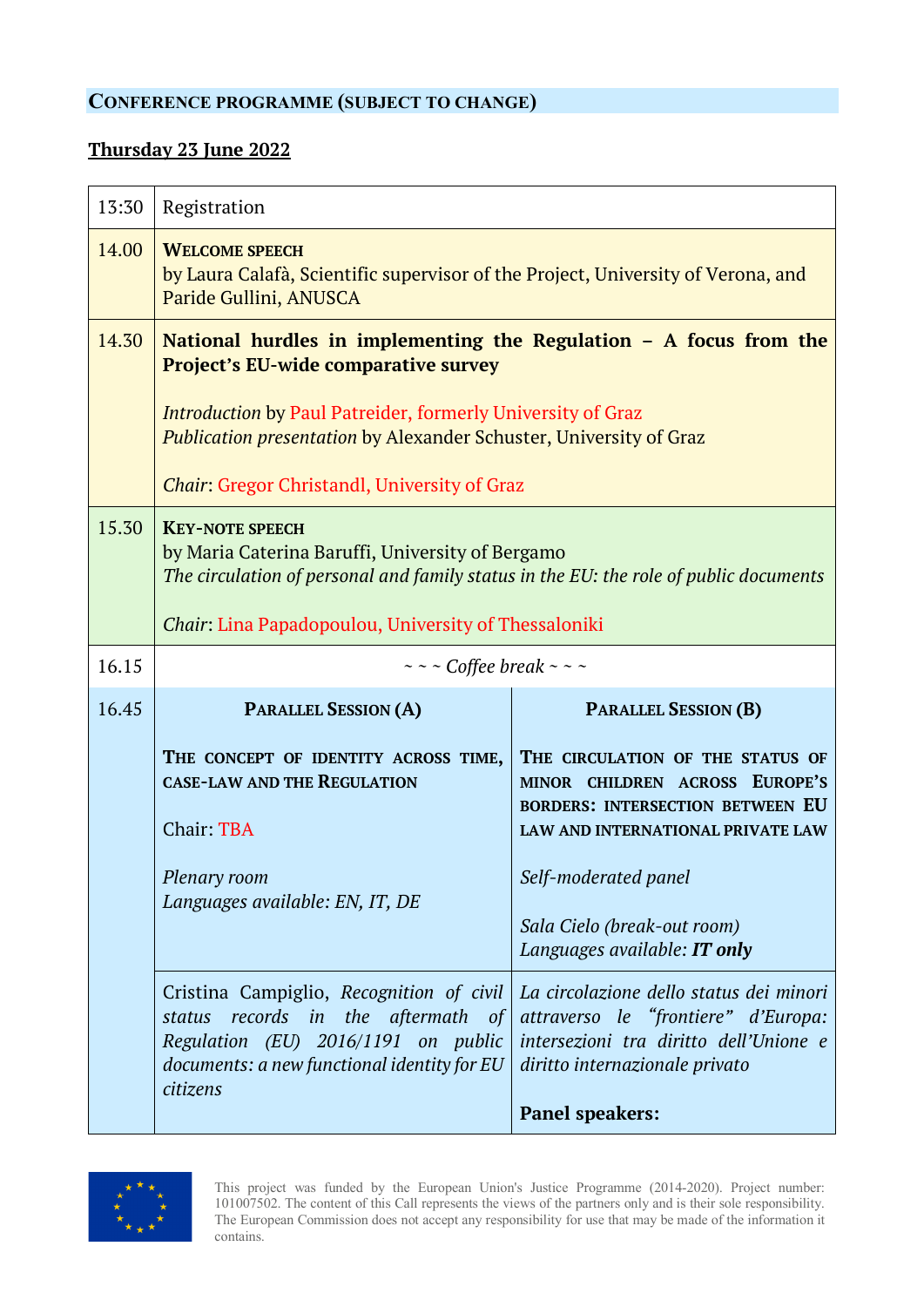|       | Claudia Elena Marinică and Mădălina<br>Cocosatu, Case Law of the European Court<br>of Justice - Effects on the Free Movement of<br><b>Persons and Public Documents</b><br>Sharon Shakargy, Old Identities, New<br>Times: Does the Common Legal Identity<br><b>Withstand Modernity?</b> | Ester Di Napoli<br>Giacomo Biagioni<br>Ornella Feraci<br>Renzo Calvigioni<br>Paolo Pasqualis |
|-------|----------------------------------------------------------------------------------------------------------------------------------------------------------------------------------------------------------------------------------------------------------------------------------------|----------------------------------------------------------------------------------------------|
| 17.45 | Dealing with hard cases: the Project's solutions<br><b>Introduction by Simon Rijsdijk, EVS</b><br>Handbook presented by Giacomo Cardaci, formerly University of Verona<br><b>FAQs and online resources presented by Thomas Stigari, ANUSCA</b><br><b>Chair: Gerhard Bangert, EVS</b>   |                                                                                              |
| 18.15 | $\sim$ ~ $\sim$ Closing of the first day ~ ~ ~                                                                                                                                                                                                                                         |                                                                                              |

| 20.00 | $\sim$ $\sim$ - Pool-side dinner at ANUSCA Palace Hotel $\sim$ $\sim$ |
|-------|-----------------------------------------------------------------------|
|       |                                                                       |

## **Friday 24 June 2022**

| 09.00 | The Project's article-by-article Commentary of the Regulation. Focus on<br>digital documents                                                                         |                                                                                       |
|-------|----------------------------------------------------------------------------------------------------------------------------------------------------------------------|---------------------------------------------------------------------------------------|
|       | <i>Introduction</i> by Caterina Fratea, University of Verona<br>The circulation of digital documents under the Regulation: Alexander Schuster,<br>University of Graz |                                                                                       |
|       | <b>Chair: Brody Warren, HCCH</b>                                                                                                                                     |                                                                                       |
|       |                                                                                                                                                                      |                                                                                       |
| 10.00 | <b>PARALLEL SESSION (C)</b>                                                                                                                                          | <b>PARALLEL SESSION (D)</b>                                                           |
|       | THE EFFECTS OF REGULATION 2016/1191<br>ON PUBLIC DOCUMENTS IN THE LIGHT OF EU<br><b>CITIZENSHIP</b>                                                                  | <b>THE</b><br><b>DIGITALISATION</b><br><b>OF</b><br><b>PURLIC</b><br><b>DOCUMENTS</b> |
|       | Self-moderated panel                                                                                                                                                 | Chair: Rob van der Velde                                                              |

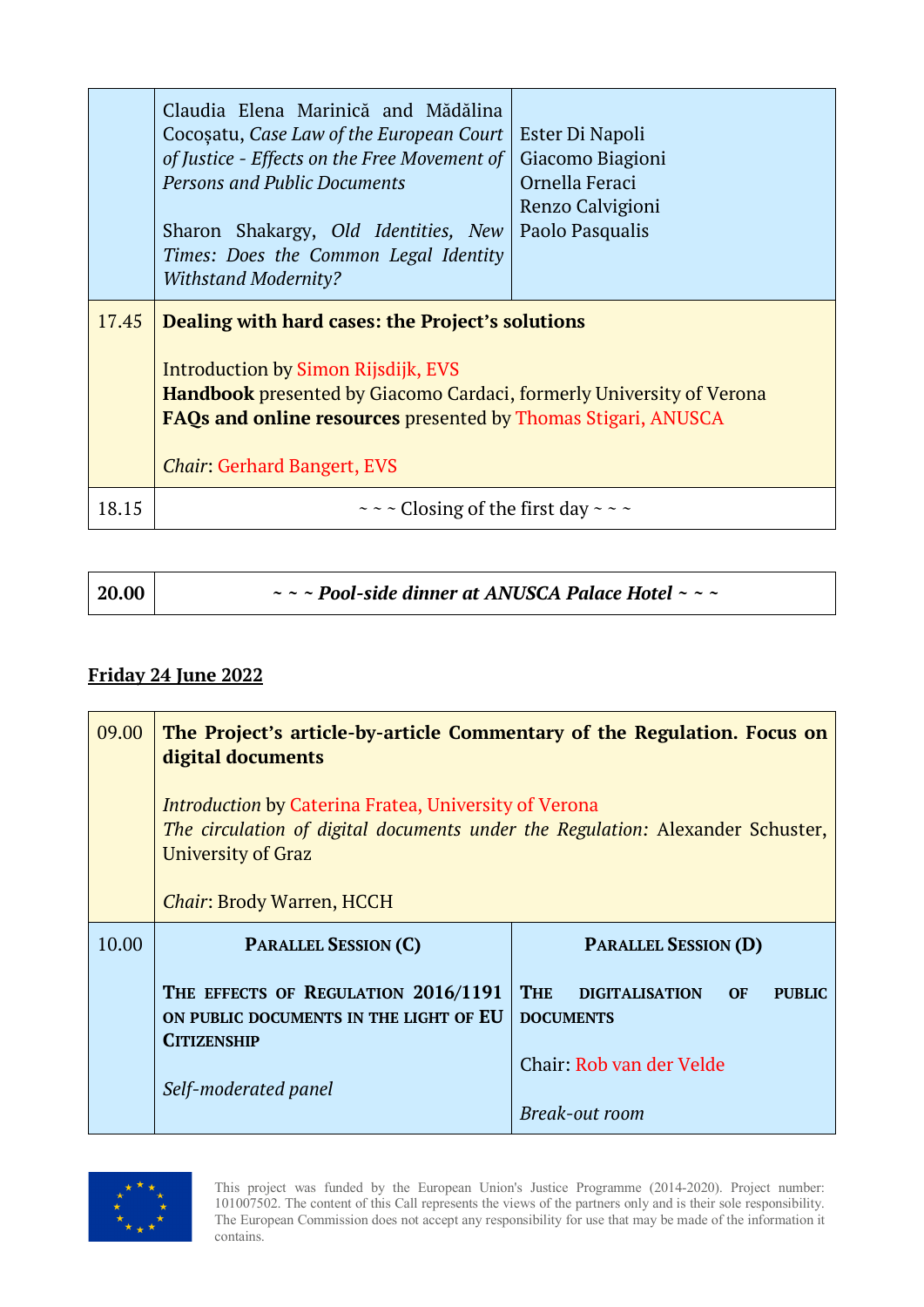|       | Plenary room<br>Languages available: EN, IT, DE                                                                                                                             | Languages available: <b>EN only</b>                                                                                                                                                        |
|-------|-----------------------------------------------------------------------------------------------------------------------------------------------------------------------------|--------------------------------------------------------------------------------------------------------------------------------------------------------------------------------------------|
|       | <b>Panel speakers:</b>                                                                                                                                                      | Sanjay Dharwadker, The Visible<br><b>Digital Seal and Travel Documents</b>                                                                                                                 |
|       | Elsa Bernard<br>Susanne Gössl<br><b>Martina Melcher</b><br>Nicolas Nord<br>Marion Ho-Dac                                                                                    | Marco Gerbaudo, Circulation and<br>Uniformization of Public Documents:<br>Key Tools for Freedom of Movement<br>and Common Migration Policy in the<br>Area of Freedom, Security and Justice |
|       |                                                                                                                                                                             | Brody Warren and Nicole Sims, The<br>Changing Nature of Trust: Digital<br>public documents and the chain of<br>authentication                                                              |
| 11.00 | $\sim$ ~ $\sim$ Coffee break ~ ~ ~                                                                                                                                          |                                                                                                                                                                                            |
| 11.30 | <b>PARALLEL SESSION (E)</b>                                                                                                                                                 | <b>PARALLEL SESSION (F)</b>                                                                                                                                                                |
|       | <b>EUROPEAN</b><br>$\mathbf{A}$<br><b>COMMON</b><br><b>CIVIL</b><br><b>STATUS</b><br><b>FRAMEWORK</b><br><b>FOR</b><br><b>COUNTRIES</b><br><b>THIRD</b><br><b>NATIONALS</b> | <b>PARENTHOOD AND FREE MOVEMENT OF</b><br><b>FAMILIES</b><br>Chair: Diletta Danieli                                                                                                        |
|       | Self-moderated panel<br>Plenary room<br>Languages available: EN, IT, DE                                                                                                     | Break-out room<br>Languages available: EN only                                                                                                                                             |
|       | <b>Panel speakers:</b><br>Fabienne Jault-Seseke<br>Guillermo Palao Moreno                                                                                                   | Stefania Pia, If you are a parent in one<br>country, you are a parent in every<br>country: is it true for<br>social<br>parenthood?                                                         |
|       | Francesca Maoli<br><b>Nicolas Nord</b>                                                                                                                                      | Matteo Caldironi, The circulation of<br>the child's legal status: open issues                                                                                                              |
|       |                                                                                                                                                                             | Marco Poli, Quo vadis mater? How the<br>circulation<br>of <i>public</i><br>documents<br>reshapes legal motherhood                                                                          |
| 12.15 | The Project's policy recommendations                                                                                                                                        |                                                                                                                                                                                            |

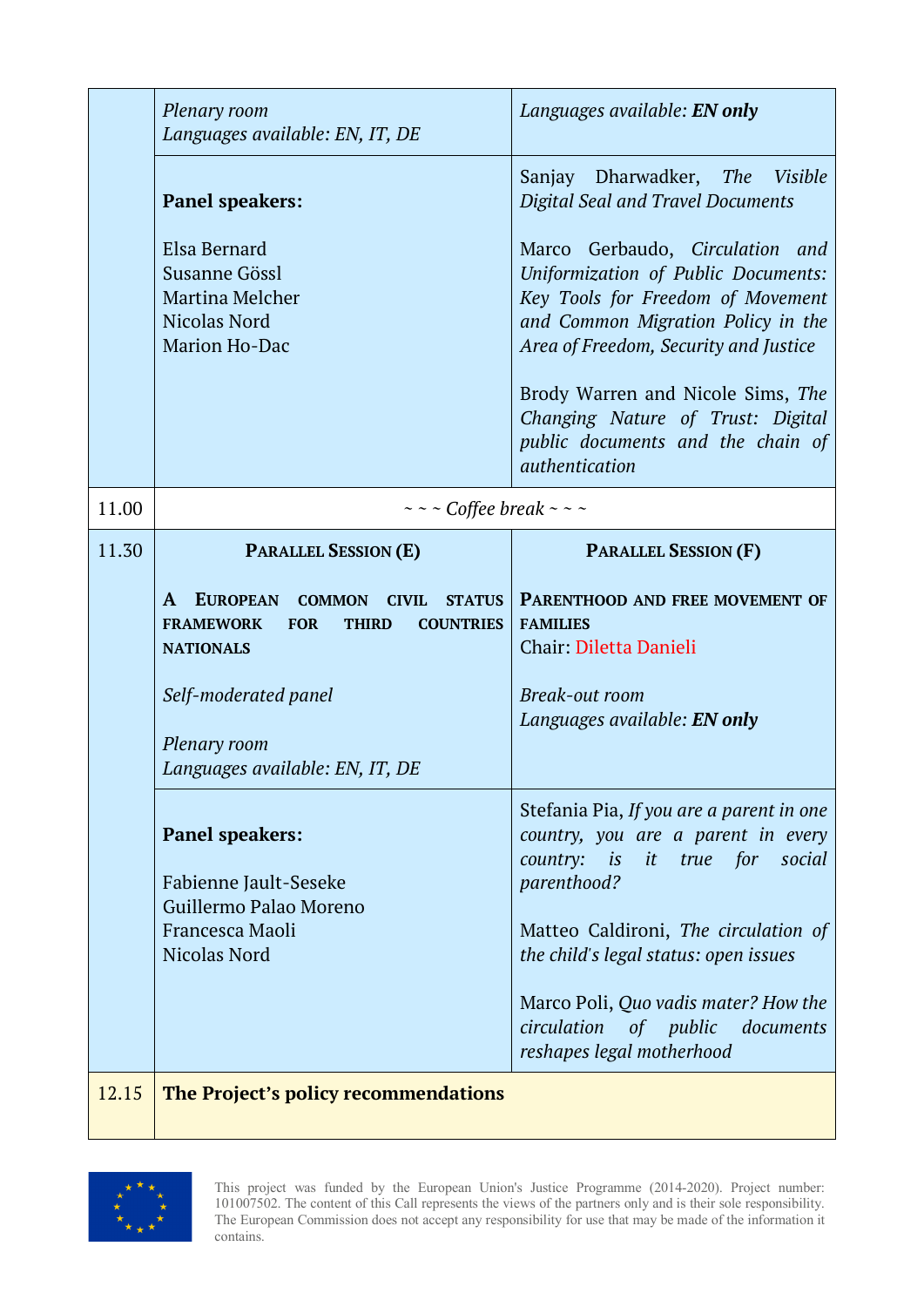|       | <b>Introduction by Lina Papadopoulou, University of Thessaloniki</b><br>Presentation by Dafni Lima, University of Thessaloniki<br><b>Chair: Camille Reitzer, ICCS/CIEC</b> |
|-------|----------------------------------------------------------------------------------------------------------------------------------------------------------------------------|
| .3.00 | $\sim$ $\sim$ Lunch $\sim$ $\sim$ $\sim$                                                                                                                                   |

| 14.00 | <b>KEY-NOTE SPEECH by Marie Vautravers, European Commission</b><br>Three years of implementation of the Regulation and the way ahead                                                                                                                                                                                                                                                                                                                                                                                                                                         |                                                                                                                                                                                                                                                                                                                                                                                                                                                                            |
|-------|------------------------------------------------------------------------------------------------------------------------------------------------------------------------------------------------------------------------------------------------------------------------------------------------------------------------------------------------------------------------------------------------------------------------------------------------------------------------------------------------------------------------------------------------------------------------------|----------------------------------------------------------------------------------------------------------------------------------------------------------------------------------------------------------------------------------------------------------------------------------------------------------------------------------------------------------------------------------------------------------------------------------------------------------------------------|
|       | Chair: Laura Calafà, University of Verona                                                                                                                                                                                                                                                                                                                                                                                                                                                                                                                                    |                                                                                                                                                                                                                                                                                                                                                                                                                                                                            |
| 14.30 | <b>PARALLEL SESSION (G)</b>                                                                                                                                                                                                                                                                                                                                                                                                                                                                                                                                                  | <b>PARALLEL SESSION (H)</b>                                                                                                                                                                                                                                                                                                                                                                                                                                                |
|       | <b>THE</b><br><b>REGULATION</b><br>$VIS - \lambda - VIS$<br><b>OTHER</b><br><b>INTERNATIONAL INSTRUMENTS</b>                                                                                                                                                                                                                                                                                                                                                                                                                                                                 | <b>STATE</b><br><b>PRACTICE</b><br><b>AND</b><br><b>PUBLIC</b><br><b>DOCUMENTS</b>                                                                                                                                                                                                                                                                                                                                                                                         |
|       | Chair: Giorgio Scalzini                                                                                                                                                                                                                                                                                                                                                                                                                                                                                                                                                      | Chair: TBA                                                                                                                                                                                                                                                                                                                                                                                                                                                                 |
|       | Plenary room<br>Languages available: EN, IT, DE                                                                                                                                                                                                                                                                                                                                                                                                                                                                                                                              | Break-out room<br>Languages available: <b>EN only</b>                                                                                                                                                                                                                                                                                                                                                                                                                      |
|       | Renzo Calvigioni, La soluzione IMI per<br>garantire la circolazione dei documenti, in<br>caso di ragionevole dubbio sulla loro<br><i>autenticità</i> / The IMI as a means to ensure<br>the circulation of documents in case of<br>reasonable doubt as to the authenticity<br>Jinske Verhellen and Steve Heylen,<br>Regulation<br>2016/1191<br><b>ICCS</b><br>and<br>Conventions: renovation works needed<br>Irena Rysankova, Die Verordnung im<br>Vergleich zu den Übereinkommen der CIEC<br>und anderen relevanten internationalen<br>Übereinkommen (z.B. Haager Apostille- | Eva Kaseva, The scope of Regulation<br>2016/1191 in the<br>light<br>(EU)<br><sub>of</sub><br>Bulgarian domestic law<br>Balwicka-Szczyrba Małgorzata, Anna<br>Sylwestrzak and Dominik Damian<br>Mielewczyk, Transcription of foreign<br>civil status records of children of same-<br>sex parents under Polish law<br>Marco Rizzuti, The Cross-Border<br>Challenges of the European Circulation<br>of<br>Third-Sex<br>Persons<br>Public<br>Documents: An Italian Perspective |
|       | Übereinkommen $(1961)$ ) / The Regulation<br>in comparison to the ICCS Conventions<br>other<br>relevant<br>international<br>and<br>conventions (e.g. the Hague Apostille<br>Convention (1961))                                                                                                                                                                                                                                                                                                                                                                               |                                                                                                                                                                                                                                                                                                                                                                                                                                                                            |

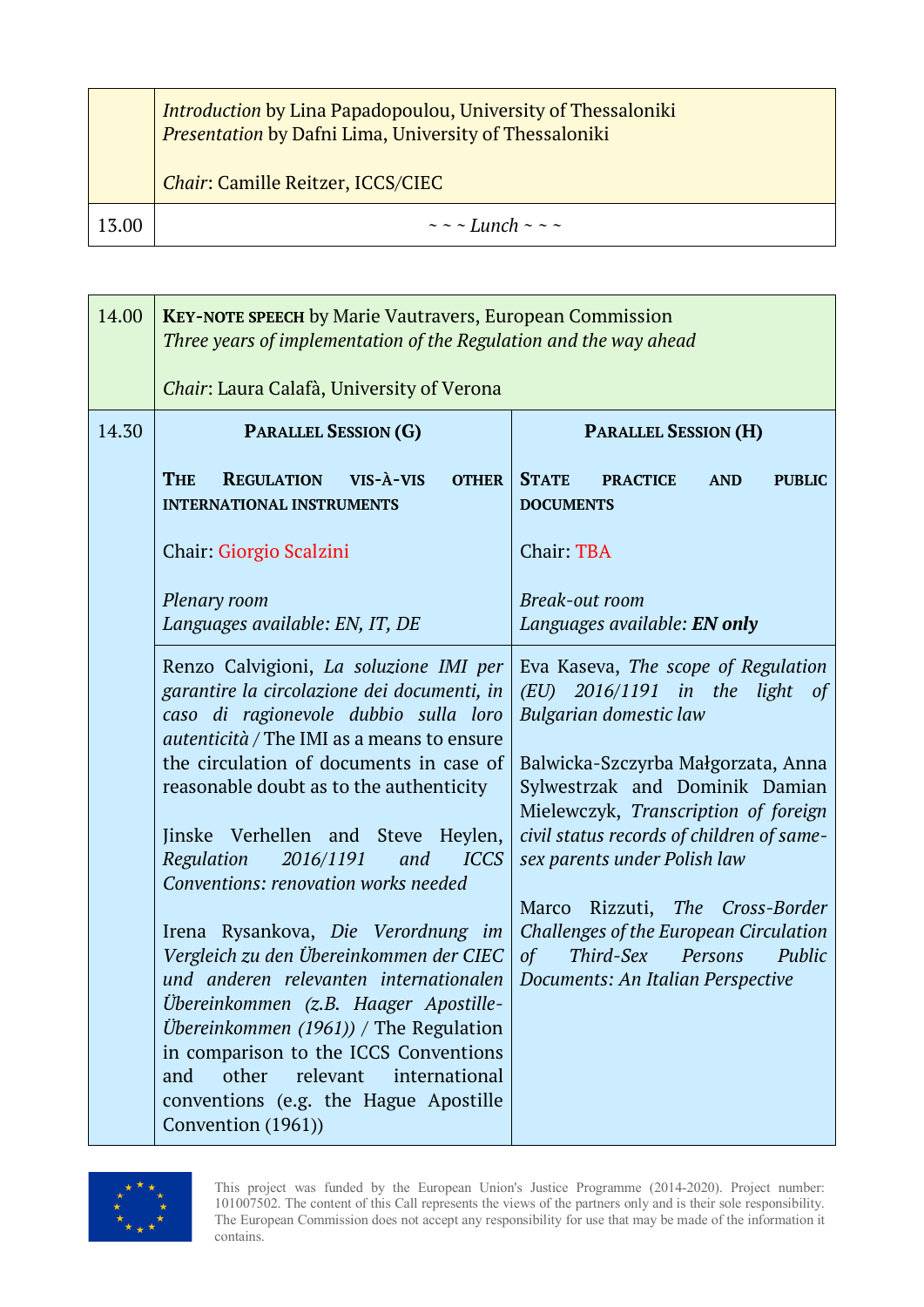| 15.30 | $\sim$ ~ $\sim$ Coffee break ~ ~ ~                                                                                                                                 |
|-------|--------------------------------------------------------------------------------------------------------------------------------------------------------------------|
| 16.00 | Closing session: The future of public documents and their circulation in the<br>EU. A dialogue among scholars, registrars and lawyers<br>Round-table<br><b>TBA</b> |
| 17.15 | <b>Final remarks</b><br>Gregor Christandl, University of Graz, and Simon Rijsdijk, EVS                                                                             |
| 17.30 | $\sim$ ~ $\sim$ Closing of conference ~ ~ ~                                                                                                                        |

#### **WHO SHOULD PARTICIPATE**

We welcome **registrars, public administrators, professionals, practitioners, scholars**.

#### **SIMULTANEOUS INTERPRETATION SERVICES**

In order to reduce the spread of COVID, participants that require translation into English, German or Italian will need to **download the mobile app Rafiky and bring their own earbuds/earphones**. Participant may use their own data-plan or connect to the free wifi network of the conference.

Online registered participants can choose the desired language channel during the streaming of the event. The link to the streaming page will be sent out the day before the conference (please, check also your spam folder).

#### **ATTENDANCE**

Every participant is required to **sign in and out every day**.

The **pool-side dinner** is offered only to participants that signed the participant's list and attended the Thursday session. **Food intolerance**: the dinner and lunch menu provides options for vegetarians, vegans and anyone affected by celiac disease.

**Attendance certificates** are available upon request at the reception desk at the end of the conference on Friday afternoon.

#### **PROGRAMME AND REGISTRATION**

**Registration for the Conference closes on 12 June 2022**. Fill out and send the registration form available on https://identitiesonthemove.eu/final-conference/ to formazione@anusca.it

The event will be held in person, in compliance with the current health safety regulations, and will also be **broadcast online via live streaming**.

**Covid-19 digital certificate** (Green Pass): As of 10 May 2022, participants are not required to produce any certification. Please, check the conference website a few days before the event for any stricter regulation that may enter into force in the meanwhile.